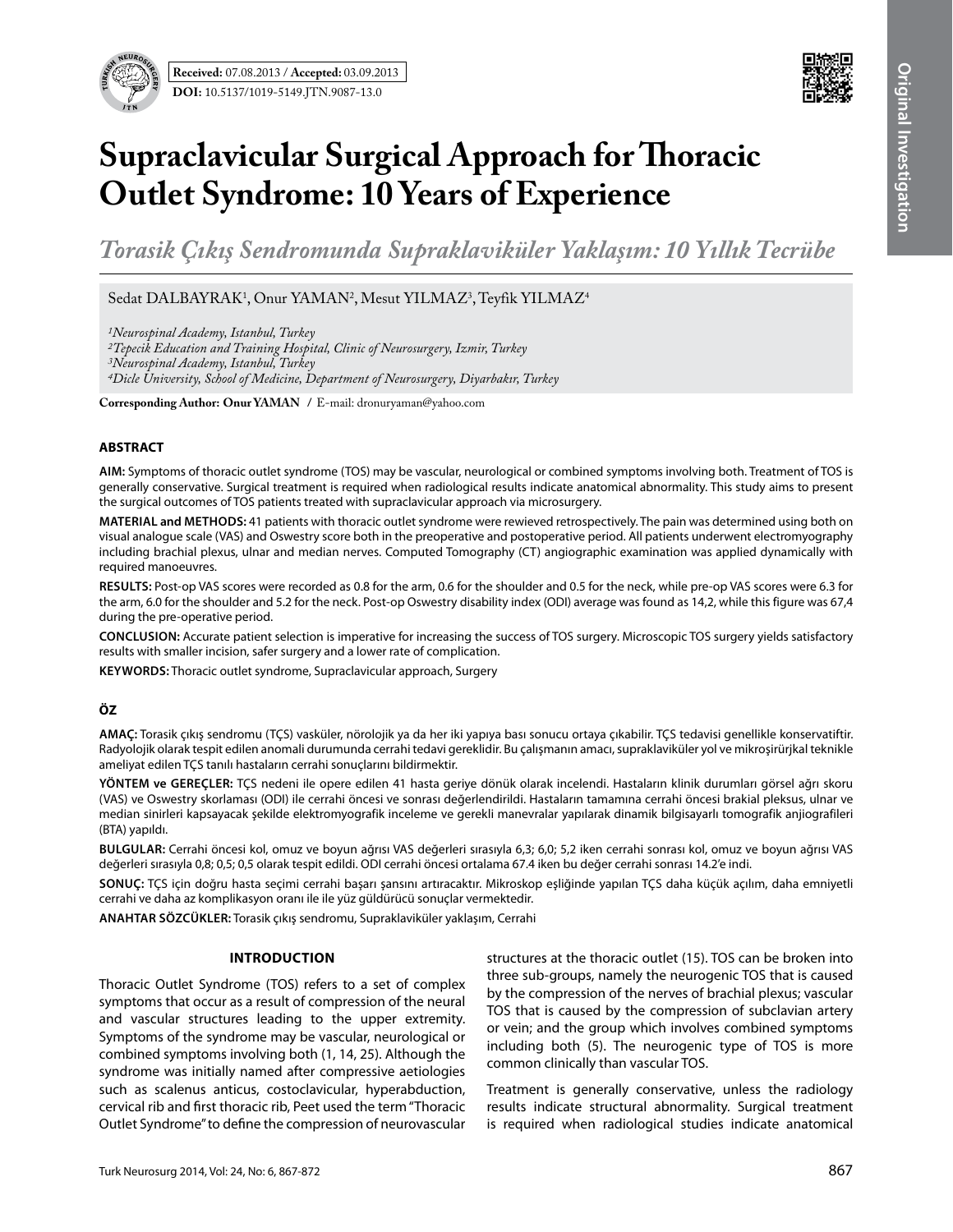abnormality, especially adventitious fibrous band. Surgical treatment is also required for patients with symptoms lasting for more than two months; patients with symptoms that hamper daily activity; patients for whom conservative treatment fails to yield a satisfactory result; and patients with objective neurologic compression (19).

This study aims to present the surgical outcomes of TOS patients treated with supraclavicular surgery.

#### **Material and MethodS**

The study involves a retrospective analysis of 41 cases operated upon being diagnosed as Thoracic Outlet Syndrome in a period of 10 years.

#### *Patient Evaluation*

The patients were clinically evaluated based on their past medical history and neurological examination. Light touch, hot-cold sensation and two point discrimination tests were conducted and results were recorded in detail. Adson, Wright and Roos provocation tests were applied on all patients. Preop neck, shoulder and arm pain suffered by patients, were evaluated based on visual analogue scale with scores 0 to 10 (0- no pain, 10-maximum pain). The pain was determined using Oswestry score both in the preoperative and postoperative period (0% to 20%, does not constitute a significant problem in patient's life, 80% to 100% - bed-bound patient)

As a routine, the patients underwent plain radiography for their cervical vertebrae, shoulders and ribs.

During the preoperative period, all patients underwent electromyography including brachial plexus, ulnar and median nerves, and subclavian artery-vein Doppler USG to differentiate vascular pathologies. Furthermore, Computed Tomography (CT) angiographic examination was applied dynamically with required manoeuvres.

#### *Surgical Technique*

The patient under general anaesthesia is put in a supine position on the operating table, and pillow is placed to extend cervical and thoracic vertebrae. Upper and lower parts of the clavicle are sterilized, after the patient's head is turned contralaterally (Figure 1). Linear incision (3 cm) is made starting from the posterior border of the Sternocleidomastoid muscle to the clavicle (Figure 2). Blunt dissection enables the surgeon to reach brachial plexus. After being divided off the first rib, the anterior scalene muscle is mobilized 3 to 4 cm cranially. After dissecting the periosteum and muscles of the first rib, the plexus is carefully retracted. The middle scalene muscle is then exposed. Middle scalene muscle fibers are dissected at the posterior side of the first rib. In the meantime, pleura are pushed back. A 3-4 cm part of the first rib is resected using Kerrison and bone rongeur. A large space is left behind the clavicle after the rib is removed. Compression of neurovascular structures is checked by abduction and external rotation of the arm. Brachial plexus neurolysis is performed with microscopic surgery. Any band or soft tissue

compressing the lower trunk is thereby checked. Presence of fibrosis at the trunks or chords should be checked by using a microscope. The purpose of surgery is to ensure that the proximal and distal parts of neural tissue regain its normal appearance.

#### **Results**

#### *Age/Gender*

The patients' age varied between 16 and 46 years, while the average age was 32 years. Out of 41 patients, 11 were male (26.8%), and 30 were female (73.2%). Two of the 41 patients were physicians and 9 were health workers.

#### *Clinical Features*

Arm pain was the most common complaint that made patients see a doctor. A total of 39 patients suffered from arm pain (95%), while 25 patients suffered from shoulder pain and 22 from neck pain (60%, and 53%, respectively). Although 39 patients complained about weakness in the arm, arm weakness was actually detected only in 10 patients (24%). 8



**Figure 1:** Positioning the patient before surgery. The patient's head should be turned contralaterally.



**Figure 2:** Skin incision scar after TOS surgery with supraclavicular method.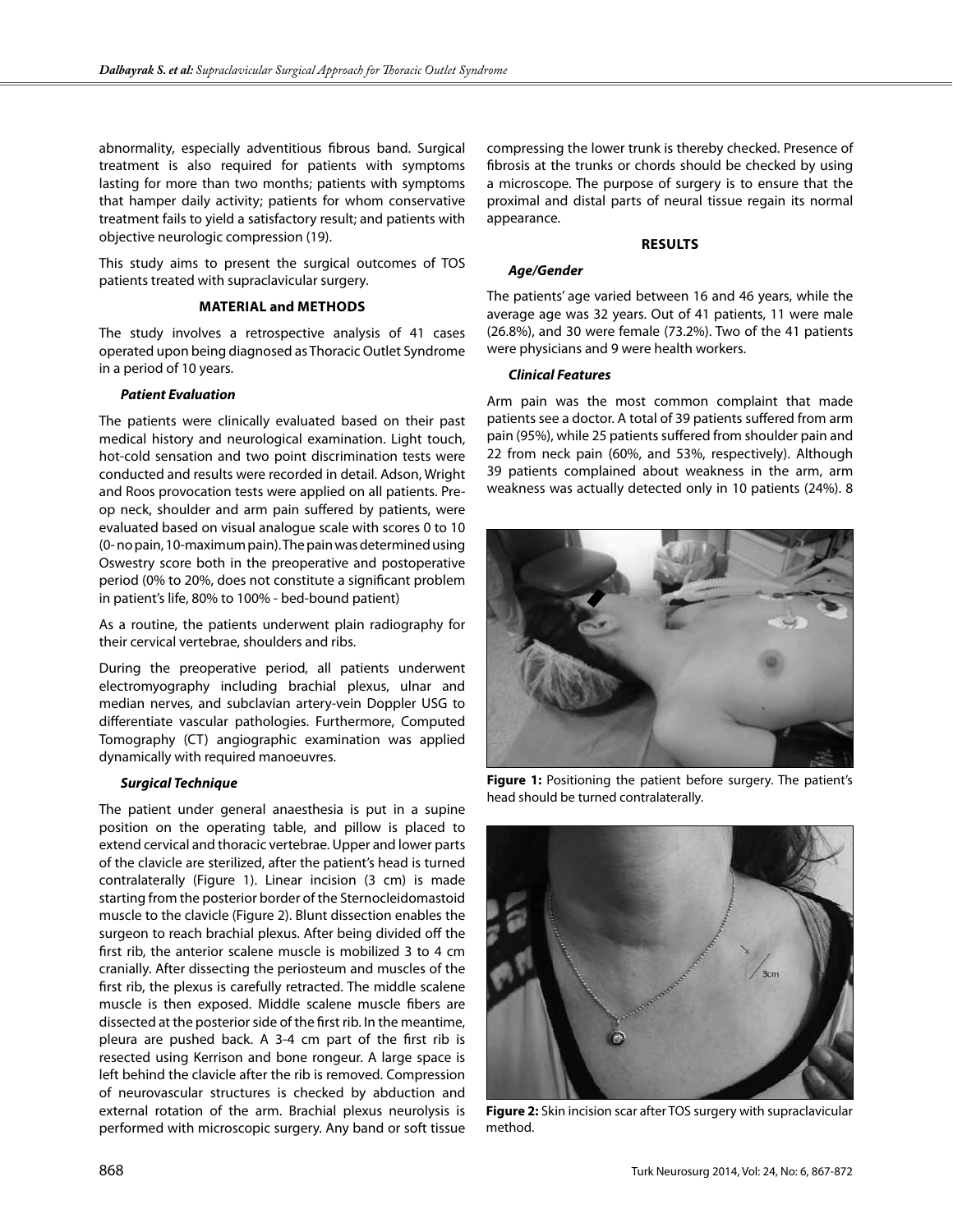| <b>Complaint</b>         | <b>Number of</b><br><b>Patients</b> | <b>Rate (%)</b> |
|--------------------------|-------------------------------------|-----------------|
| Arm pain                 | 39                                  | 95              |
| Numbness and paresthesia | 34                                  | 82              |
| Shoulder pain            | 25                                  | 60              |
| Neck pain                | 22                                  | 53              |
| Arm weakness             | 10                                  | 24              |
| Hand atrophy             | 8                                   | 19              |

**Table I:** Summary of Patient Complaints

patients had hand atrophy (19%), and 34 patients complained about numbness in the arm and fingers 34 (82%). Patient complaints are summarized in Table I.

### *Pathology*

Preoperative radiological examination of 41 patients indicated cervical rib or long C7 transverse process in 38 of them. Suprascapular procedure was applied with approximately 4 to 5cm incisions and microsurgery was adopted. Anterior scalene muscle was incised in all cases. Fibrous bands were divided, whereby both vascular and neural decompression were obtained.

#### *Pain Levels*

Follow up period of patients varies between 4 to 118 months (average 49.4 months). Post-operative VAS scores were recorded as 0.8 for the arm, 0.6 for the shoulder and 0.5 for the neck, while pre-operative VAS scores were 6.3 for the arm, 6.0 for the shoulder and 5.2 for the neck. Average post-operative Oswestry disability index (ODI) was found as 14.2, while this figure was 67.4 during the pre-operative period.

# *Complications*

Superficial skin infection was observed in two patients, who were treated with antibiotics after the surgery. However, recurrence was observed in two of the three cases without bone resection. These two cases were re-operated and the bone was resected.

# **Discussion**

Subclavian artery, vein and brachial plexus pass through three anatomically narrow passages until they arrive at the axillary area. These narrow passages can be listed as the following: interscalene triangle, which is bordered anteriorly by the anterior scalene muscle, posteriorly by the middle scalene muscle, and inferiorly by the first rib; the area between the first rib and the clavicle (costoclavicular space); and the area between the pectoralis minor muscle tendon and coracoid process of the scapula (16, 23).

Real TOS patients are those with cervical rib, rudimentary first rib, clavicle and first rib fractures, bone anomalies such as long C7 transverse process and soft tissue anomalies (congenital myofascial band or ligament, post-traumatic fibrous band). Although some series reported that 10% to 90% of patients

diagnosed as and treated for Thoracic Outlet Syndrome had cervical rib, imaging techniques did not reveal any pathology for such patients diagnosed as TOS (2, 5, 8, 9, 20).

Neck, shoulder and arm pain and paresthesia are the most common symptoms caused by compression of the brachial plexus. In the later stages, motor weakness and muscle atrophy may be observed (7, 18). Arterial thoracic outlet syndrome is more frequently observed in middle-aged men. The most common cause is the cervical rib (4, 12). Weak pulse and claudication in the arm and hand are observed due to arterial compression. Venous thoracic outlet syndrome is caused by the obstruction of subclavian vein in the thoracic outlet. Neurogenic TOS is observed in 50% of the venous type TOS cases. Incidence rate is 75% for the right subclavian vein, while it is 25% in the left subclavian vein. Typical findings are pain in the arm and fingers together with oedema, coldness, heat and various changes in the skin such as ulceration and gangrene (4, 12).

TOS should be considered for patients with neck and arm pain, and it can be diagnosed during patient examination by the help of provocation tests such as the Adson test, costoclavicular test, hyperabduction test and abduction external rotation test.

Determining bone pathology through plain radiography including cervical vertebrae, clavicle and the ribs will be useful for potential TOS patients (Figure 3). If any pathology is detected in the patient, CT is a useful way of examining the status of bone structure. (Figure 4A, B) Since the symptoms may be confused with those of cervical disc disease, cervical MRI should be used for differential diagnosis. Electromyography



**Figure 3:** Bilateral cervical rib image displayed in the plain radiography of a 16-year-old patient with right arm and neck pain (indicated with an arrow).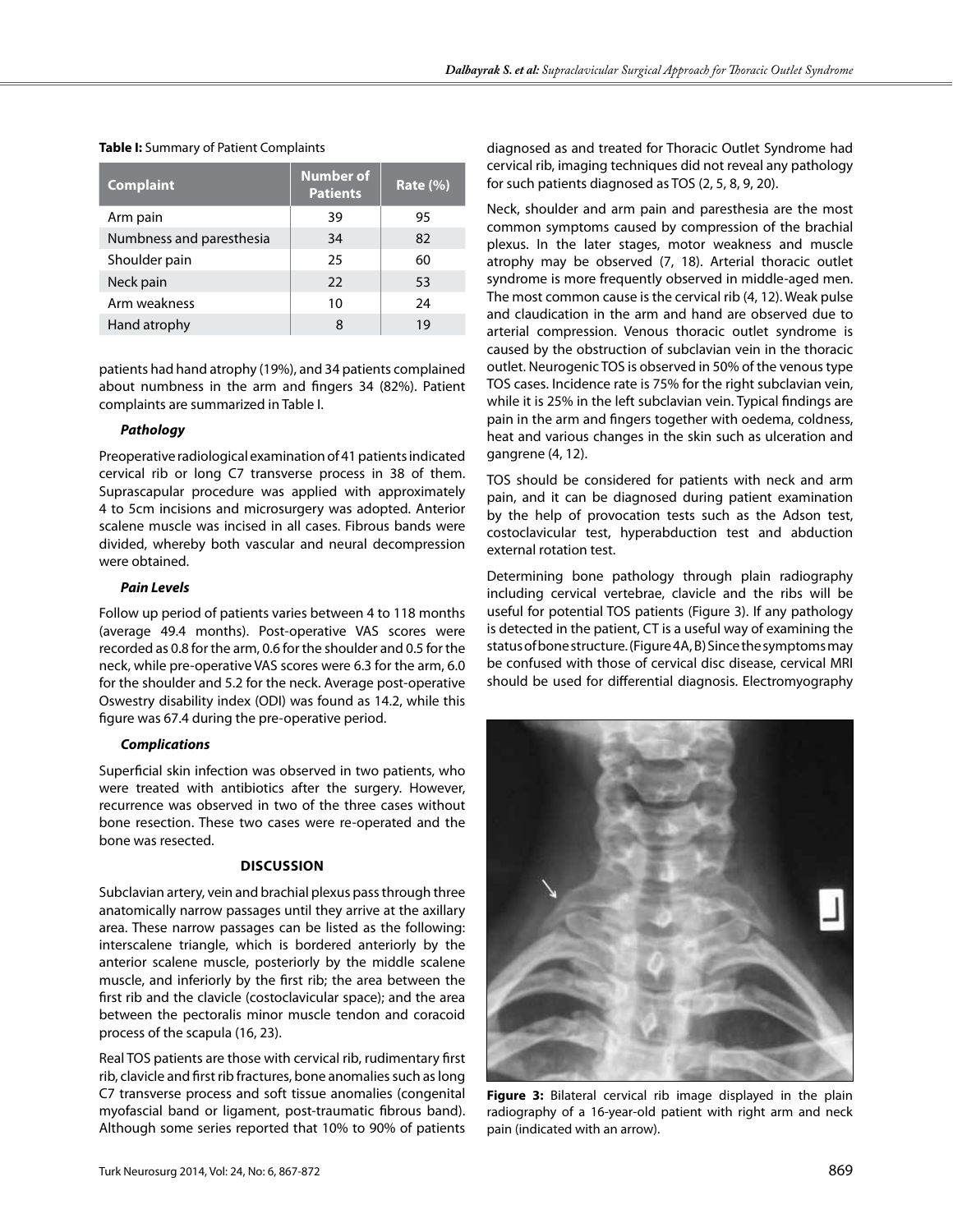

Figure 4: A) Cervical plain radiography of a 33-year-old patient with neck, right shoulder and right arm pain, showing the cervical rib on the right **B)** axial CT section of the same patient, showing the relation of right subclavian artery and the cervical rib.



**Figure 5:** Compression causing 80% stenosis in the right subclavian artery as shown in the right lateral CT angiography of patient with neck and right arm pain (green arrow).

must be used to check ulnar nerve transmission in patients. In cases suspected of vascular lesions Doppler, and when required angiography, should be used (4). Dynamic CT angiography is highly valued in evaluating vascular TOS (Figure 5, 6).

Conservative treatment may be adopted for patients without vascular findings (13). Surgery should be considered for

symptoms that persist despite conservative treatment (8, 9). Techniques defined for the surgical treatment of TOS are supraclavicular approach, infraclavicular approach, transaxillary approach and posterior subscapular approach (17). Traditionally, transaxillary intervention is adopted for the TOS that is associated with compression of lower plexus, while supraclavicular approach is preferred for the involvement of upper plexus. Roos first described rib resection with transaxillary intervention (18). One disadvantage of transaxillary intervention is that congenital fibromuscular bands are hard to see and arterial reconstruction is difficult, when required (3). One important complication of transaxillary approach surgery is the 20% recurrence rate (23, 24). The main complications of transaxillary surgery include superficial and deep infections, pneumothorax, vascular injuries and neural damage. Supraclavicular intervention is reported to provide better exposure to anatomical structures and ease of first rib resection (10, 21, 22). Much better surgical visibility, the possibility of arterial reconstruction and less neurological deficit can be listed as the main advantages of supraclavicular intervention over the transaxillary intervention (6). Maxey et al. reported that supraclavicular intervention is safer and superior to other methods of intervention (11). Recurrence is one of the important complications in the surgical treatment of TOS. Recurrent symptoms may be observed due to reossification in the periosteum bed after rib resection (6). Incidence rate of post-op recurrence is 63% and recurrence is usually observed during the first 6 months (6). In our patient series, recurrence was observed in three cases during the post-operative period, and among them, two were within the first 6 months, and one within 9 months Effectiveness of supraclavicular surgical procedure was displayed in recurrent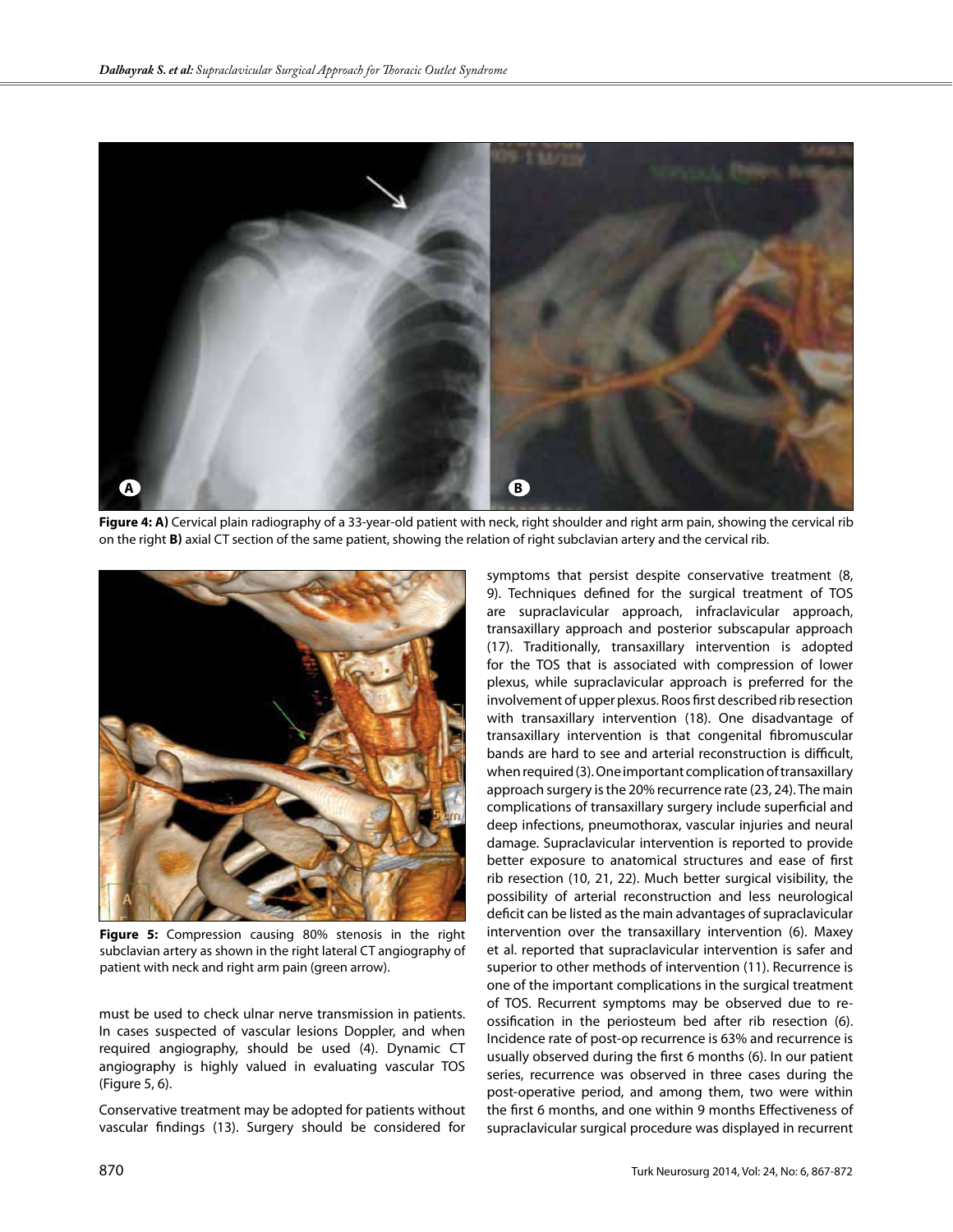

**Figure 6:** Dynamic CT angiography of bilateral cervical rib and subclavian vascular compression on the left side. Patient had positional vertigo due to compression of the left vertebral artery.

TOS (1). Bone resection yields better results in cases of bone irritation such as the cervical rib.

The most common complication in the thoracic outlet syndrome surgery is the pneumothorax. Some series reported a rate of 85% for pneumothorax, and it is usually observed in the transaxillary intervention (18). One important hint to reduce complications involves avoiding sharp dissection as much as possible and maximum protection of pleura during surgery. The probability of damaging subclavian artery or vein is 1 to 2%. There is a risk of tearing subclavian artery, which is especially fragile during rib resection. Therefore, maximum protection should be provided to vascular structures during bone resection (18). Nerve damage may occur especially during the incision of scalene muscle. Frequency of damaging

frenic nerve during the incision of anterior scalene muscle is 1%. Inferior trunk of brachial plexus may be injured especially in the transaxillary intervention (21, 22). Another rare (0.25%) complication, which is 50% mortal, if untreated, is the chylothorax that is associated with injury to the thoracic duct (21, 22).

In this study, the "microsurgical technique" was adopted with a small incision (with an average of 3 to 5cm), and use of retractor for surgical site visibility was minimized. Coaxial light, magnification and three-dimensional imaging features of the microscope were used in the dissection of neural and vascular structures, especially in the exploration of brachial plexus. Thereby, fibrous bands were completely exposed and osseous structures below and behind the brachial plexus